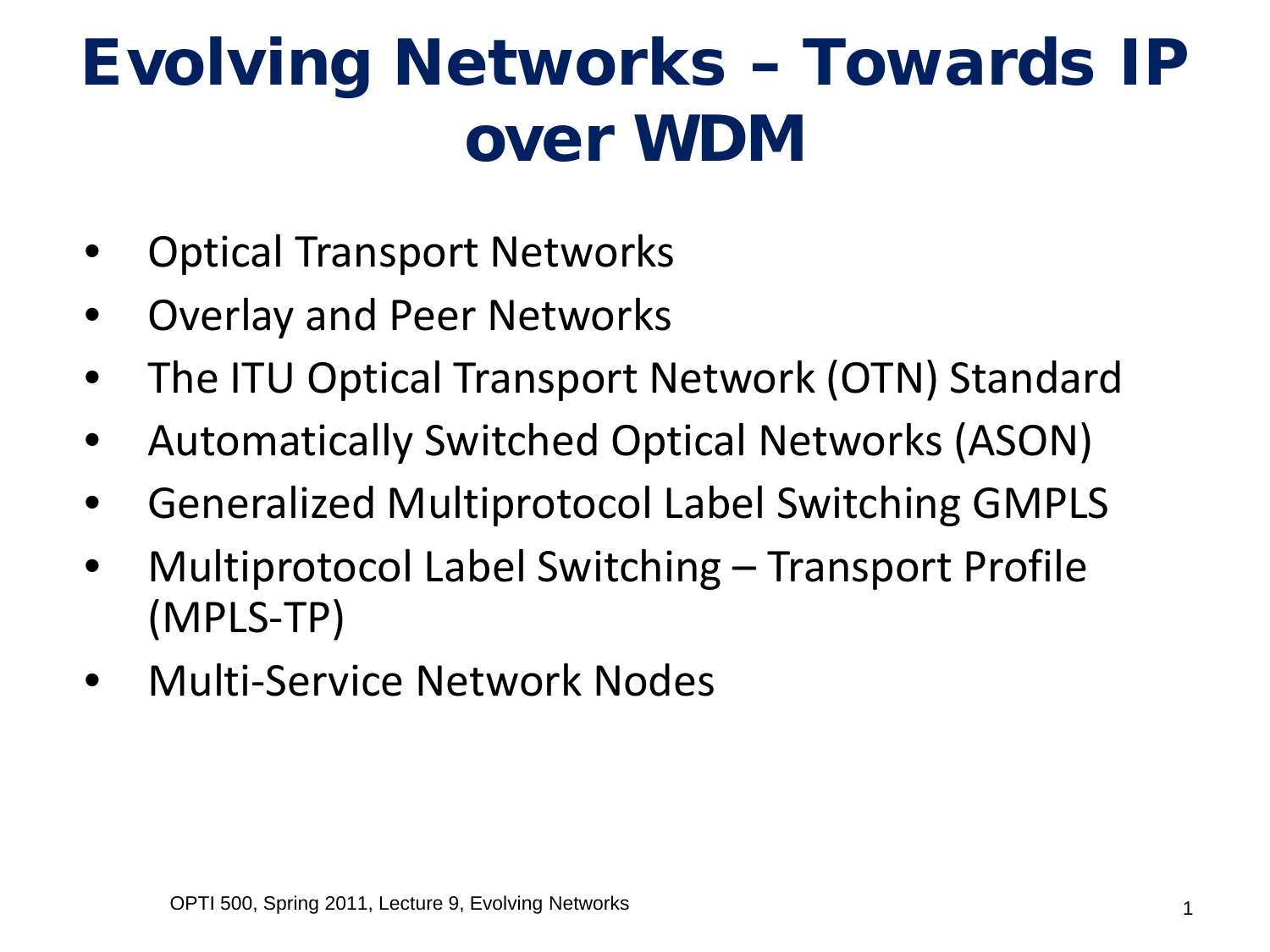## Optical Transport Networks



- Optical transport networks contain WDM signals, optical cross-connects for both wavelength and fiber switching, and optical add-drop multiplexers
- Optical transport networks provide data transport services for their client networks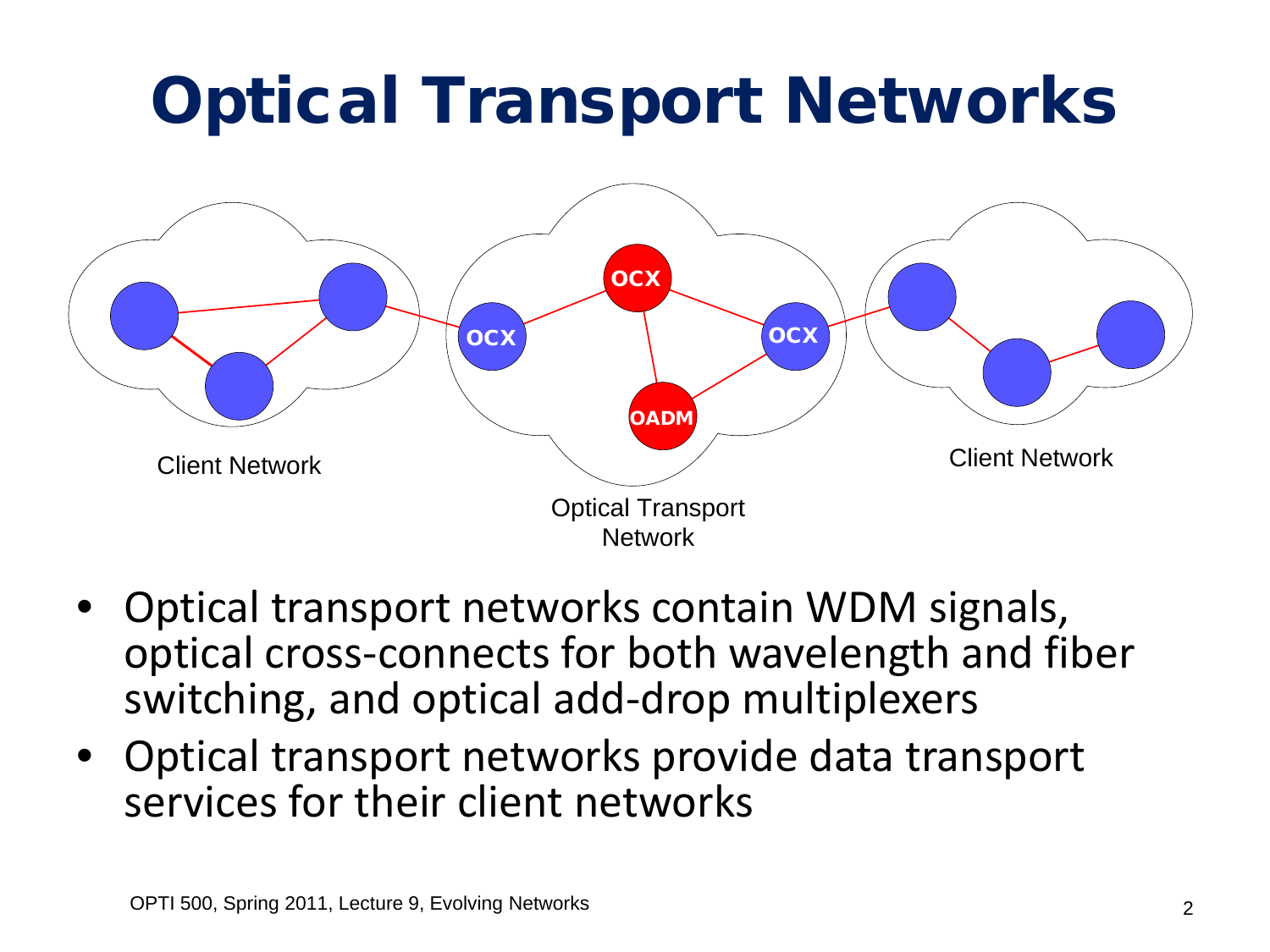## Overlay Networks



• Overlay networks have separated control planes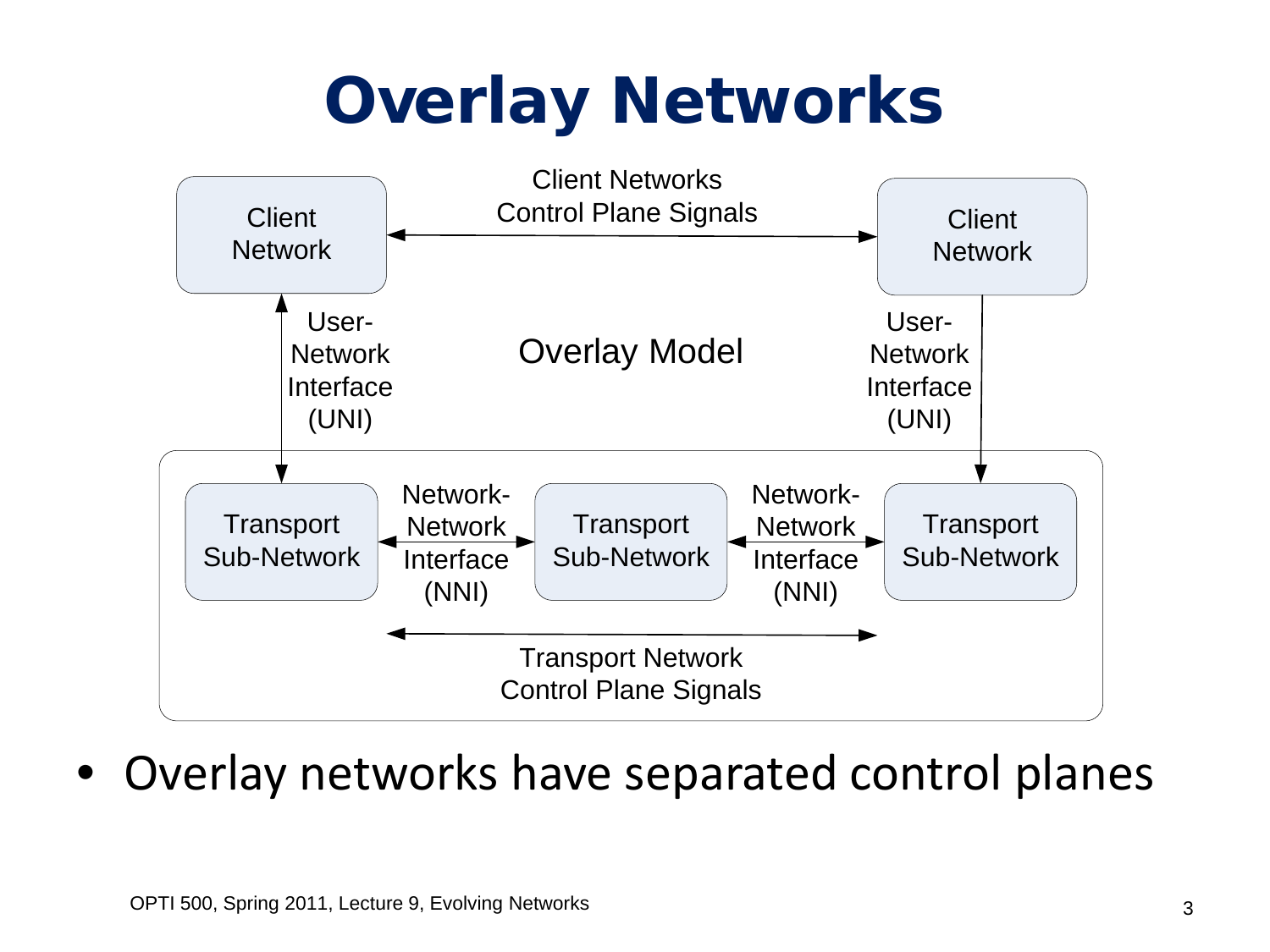#### Peer Networks



• Peer networks have a single, unified control plane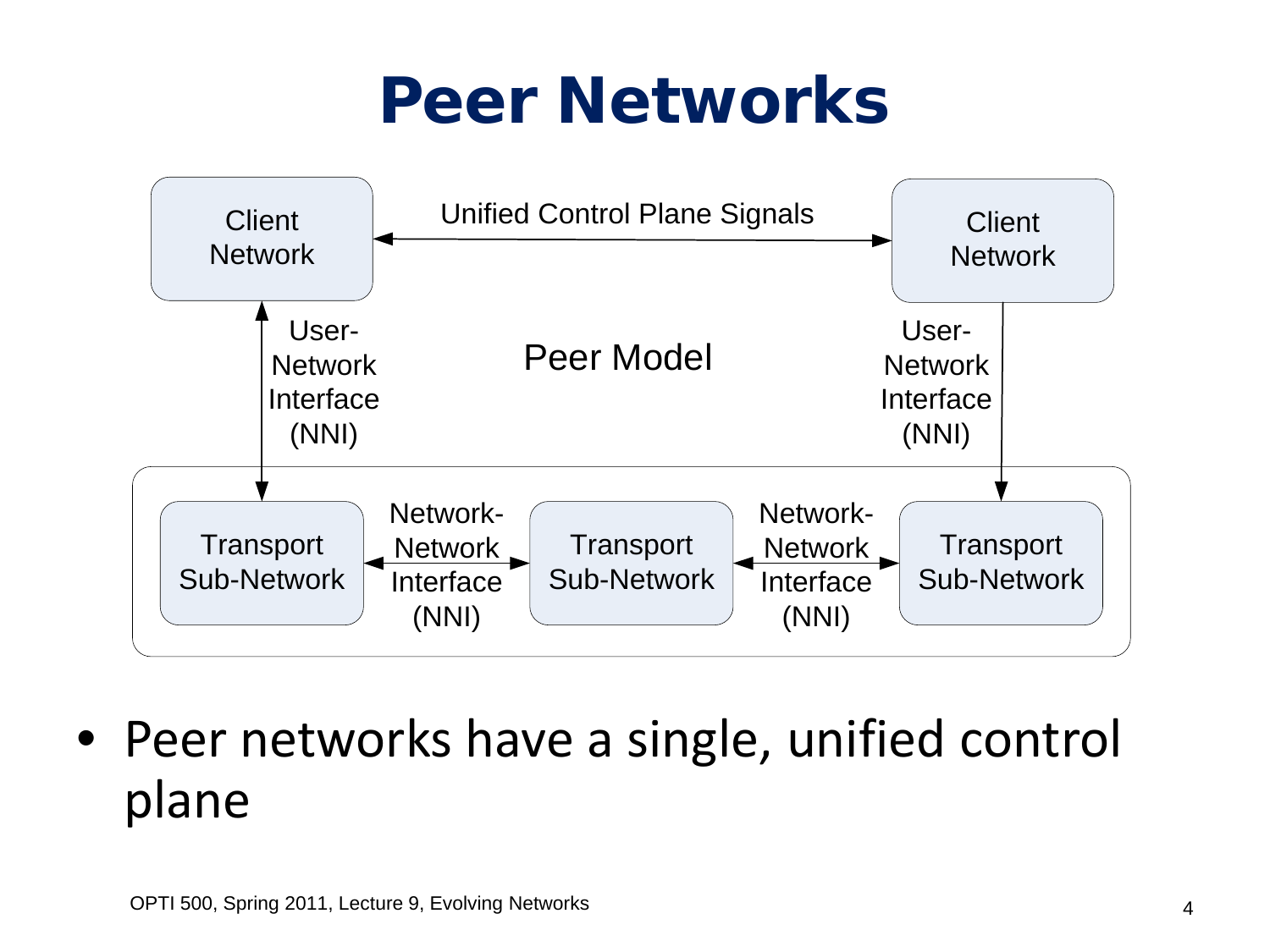## Optical Transport Network (OTN) Protocol Standard

- An evolved form of SONET
- Supports the establishment of "light paths" end to end connections on a single WDM wavelength
- Strong forward error correction for error-free transmission in noisy, high-speed, WDM environments
- Designed to carry any client signal "transparently" (e.g. Ethernet , ATM, SONET …)
- Packets carry information to facilitate handoff between administrative domains (networks controlled by different operators)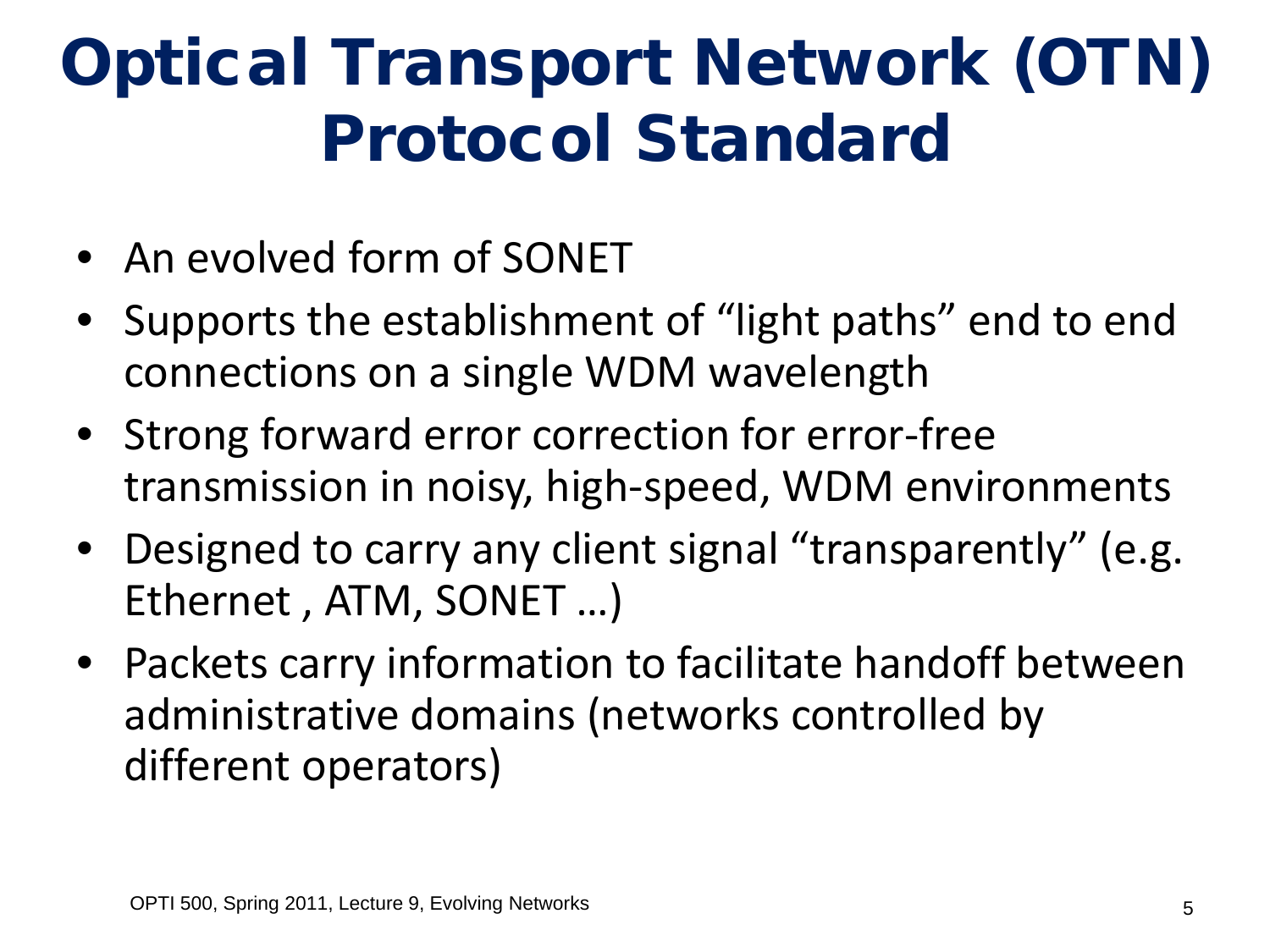#### OTN Network Layers



OMS = Optical Multiplexing Section OCh = Optical Channel

ODU = Optical Channel Data Unit

OPU = Optical Payload Unit

IrDI = Inter-Domain Interface

Timothy P. Walker, http://www.itu.int/ITU-T/studygroups/com15/ otn/OTNtutorial.pdf

OPTI 500, Spring 2011, Lecture 9, Evolving Networks 6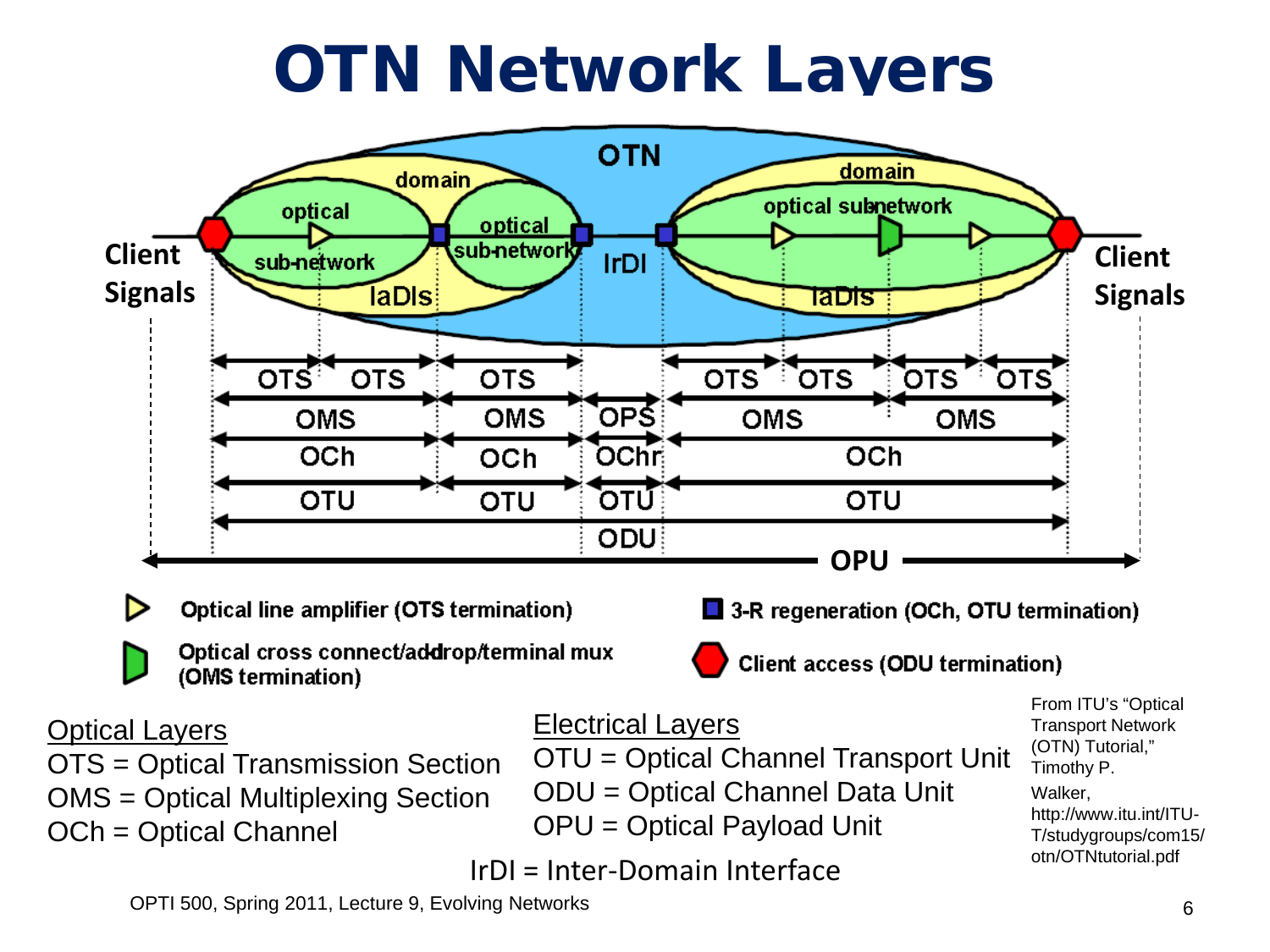# **OTN Optical Layers**



• OTN layers manage the interfaces between the sections or channels they are named after

OPTI 500, Spring 2011, Lecture 9, Evolving Networks **7** and 2011 and 2011 and 2011 and 2011 and 2011 and 2012 and 2012 and 2012 and 2012 and 2012 and 2012 and 2012 and 2012 and 2012 and 2012 and 2012 and 2012 and 2012 and